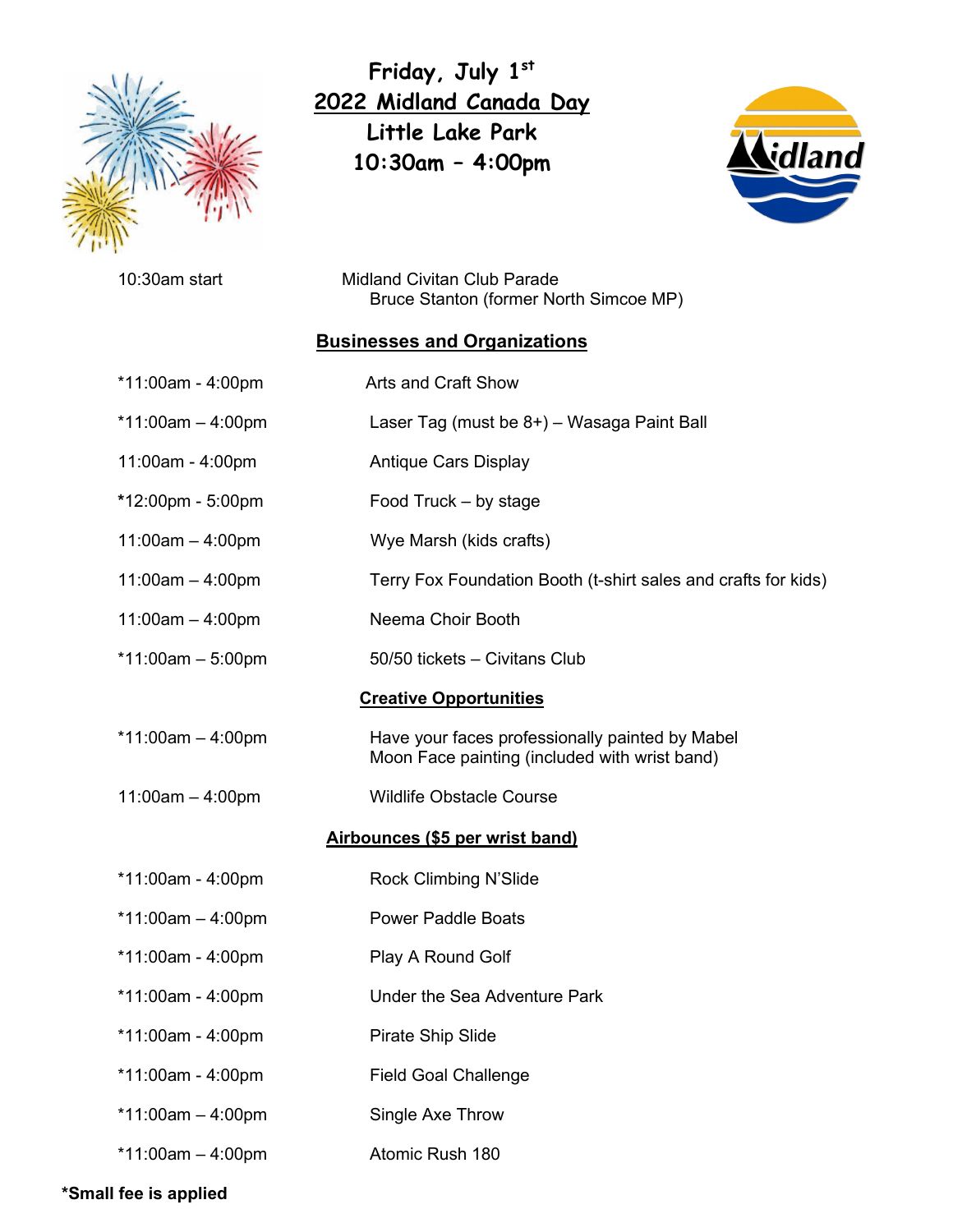## **Entertainers**

| $10:30$ am $-4:00$ pm                    | PJ Masks and Peppa and George Pig will be strolling the<br>festival |
|------------------------------------------|---------------------------------------------------------------------|
| $11:00am - 4:00pm$                       | EmRey Music (busking)                                               |
| $11:30am - 12:00pm$                      | Poise and Ivy Stilts                                                |
| 12:00pm                                  | Bella Magic: Maple Tree                                             |
| $11:00am - 12:00pm$                      | Hula Hoop Fun Zone with Zola Molotov                                |
| 12:00pm                                  | Stasia Fantasia Strolling                                           |
| $1:00$ pm $-1:30$ pm                     | Poise and Ivy Stilting                                              |
| 1:30 <sub>pm</sub>                       | Bella Magic: Maple Tree                                             |
| 1:30 <sub>pm</sub>                       | Stasia Fantasia Strolling                                           |
| $2:00$ pm $-3:00$ pm                     | Hula Hoop Fun Zone with Zola Molotov                                |
| $2:45$ pm $-3:15$ pm                     | Poise and Ivy Stilting                                              |
| 3:15 <sub>pm</sub>                       | Bella Magic: Maple Tree                                             |
| $1:05$ pm $-1:45$ pm<br>$2:35 - 3:15$ pm | <b>Music and Movement</b>                                           |
| 1:50pm - 2:30pm<br>$3:20$ pm $-4:00$ pm  | Magician                                                            |